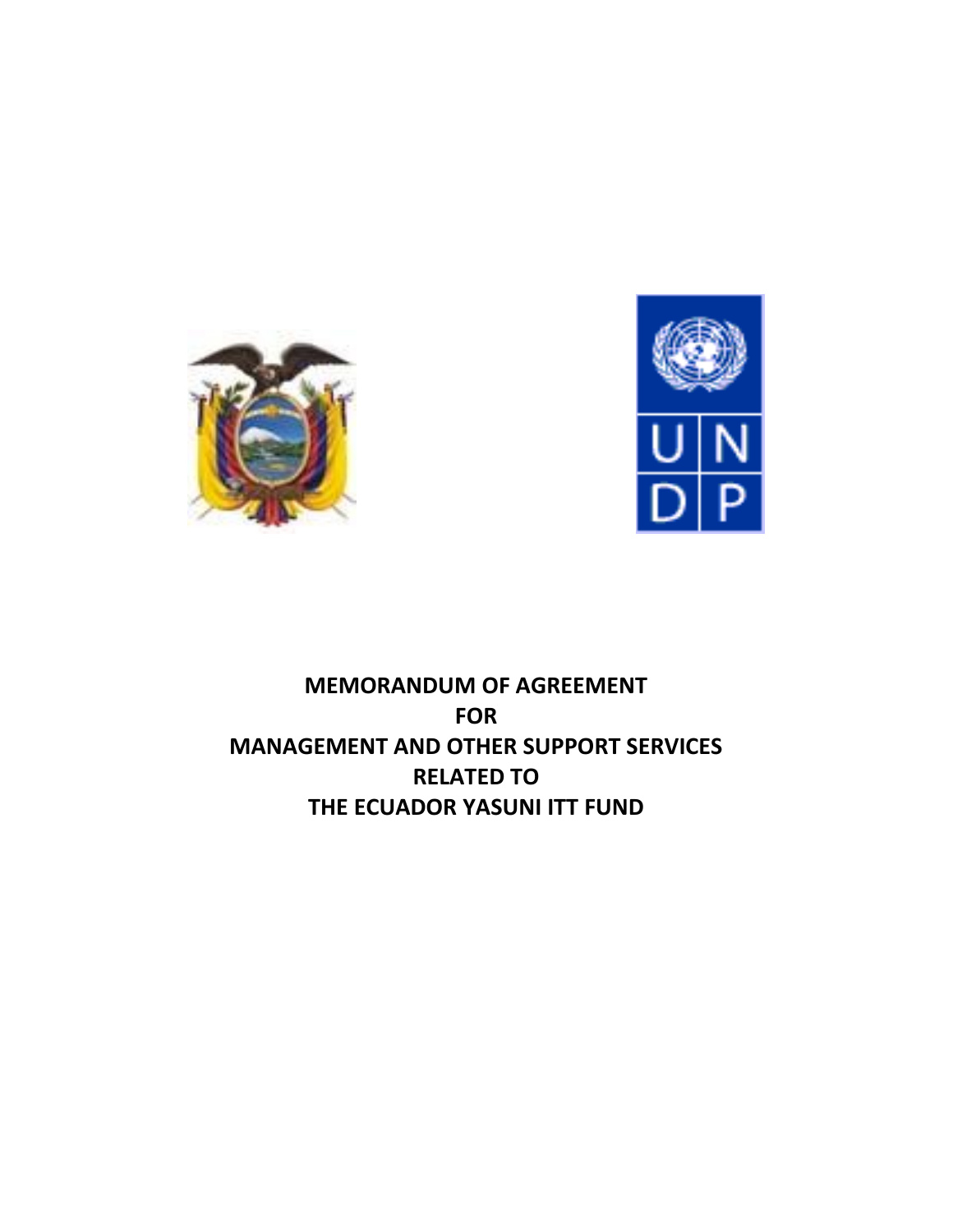



> **MEMORANDUM OF AGREEMENT between the Government of Ecuador and the United Nations Development Programme for Management and Other Support Services Related to the Ecuador Yasuni ITT Trust Fund**

WHEREAS, the Government of Ecuador (hereinafter the "Government") has proposed to indefinitely refrain from extracting the oil reserves in the Ishpingo Tambococha Tiputini (ITT) field, within the Yasuni National Park, in order to put social and environmental values first;

WHEREAS, the Government has conditioned its proposal on the cooperation of the international community through contributing at least half of the revenue that the Government would have received by extracting the oil reserves in the Yasuni ITT field, within the Yasuni National Park;

WHEREAS, in this context, the Government has requested the United Nations Development Programme (UNDP), through its Multi-Donor Trust Fund Office (MDTF Office) to provide management and other support services related to the establishment and management of the ECUADOR YASUNI ITT TRUST FUND (hereinafter "Yasuni Fund");

WHEREAS, UNDP agrees to provide such management and other support services in connection with the Yasuni Fund, pursuant to its Financial Regulations and Rules, and Yasuni Terms of Reference and on the terms and conditions set out herein;

WHEREAS, the Government has appointed the Ministry of Heritage as the Government Coordinating Entity, on behalf of the Government (hereinafter "Governing Coordinating Entity"), who shall assume full financial and programmatic accountability for the funds disbursed to the Recipient and Implementing Organizations (described below) by the Administrative Agent, and shall have such other responsibilities as set forth herein; and

NOW, THEREFORE, the Parties agree as follows:

#### **Article 1 Establishment of the Yasuni Fund**

1. The Yasuni Fund shall commence upon signature of this Memorandum of Agreement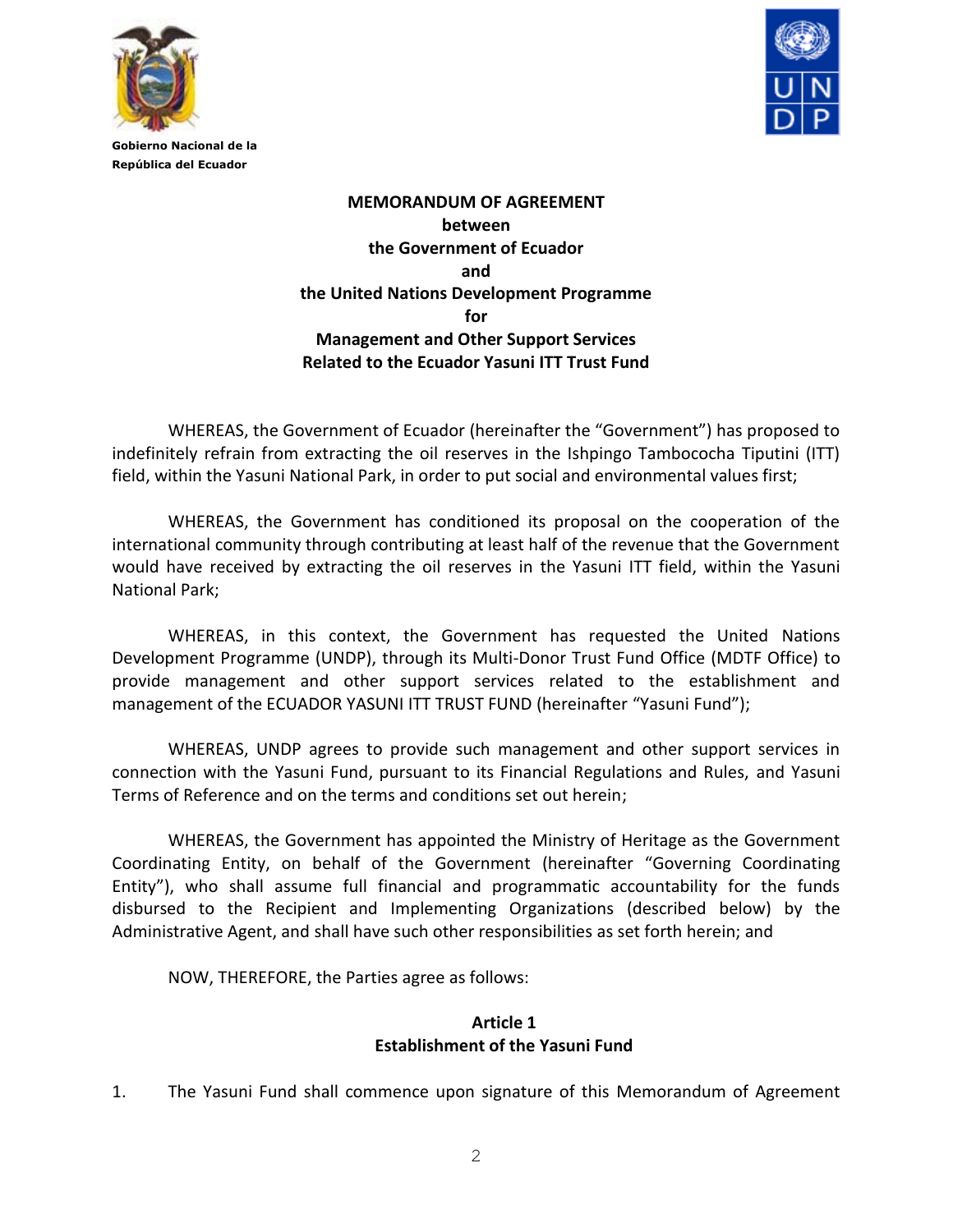



(MOA), and shall be open for receipt of contributions until reaching 407 million metric tons of CO<sub>2</sub> not emitted as a result of preserving the Yasuni ITT oil reserves, pursuant to the governance arrangements of the Yasuni Fund and for the approved activities, as set out in the Terms of Reference of the Yasuni Fund dated July 28, 2010, (hereinafter referred to as the "Yasuni Fund TOR"), incorporated herein by reference and attached hereto as ANNEX 1. The establishment of the Yasuni Fund shall facilitate the effective and efficient collaboration between the Government, Contributors (as defined in the Yasuni Fund TOR), the Administrative Agent, and other stakeholders for the implementation of the Yasuni Fund.

2. To this end, the Yasuni Fund Steering Committee (Steering Committee) will serve as the primary coordination and governance mechanism, as described in the Yasuni Fund TOR. The Steering Committee will carry out the functions ascribed to it in the Yasuni Fund TOR, including final fund allocation decisions and overseeing the effective monitoring and evaluation of Yasuni Fund financed activities. The activities of the Fund shall be carried out on the basis of the applicable national laws, regulations and procedures (hereinafter referred to as the "National Regulatory Framework"), provided they do not contravene the principles set out in UNDP's regulations and rules.

3. Through the Steering Committee, the Government and UNDP shall consult closely with respect to the management and other support services provided under this Agreement. The Government shall ensure that all necessary support is given by the relevant Ecuadorian authorities to UNDP to facilitate the activities to be carried out under the Yasuni Fund. The Steering Committee will establish its Rules of Procedure, consistent with the Yasuni Fund TOR.

4. The Steering Committee shall be chaired by a representative of the Government of Ecuador. The Steering Committee will have six full members and two ex-officio members. The six full members will comprise of: (i) three representatives of the Government of Ecuador, including the Chair; (ii) two representatives of Contributor Governments; and (iii) one representative of Ecuadorean civil society. The ex-officio members shall be the Resident Representative of UNDP, who also serves as the Resident Coordinator; and the Executive Coordinator of the UNDP MDTF Office, representing UNDP as the Administrative Agent.

5. As reflected in the Yasuni Fund TOR, the Yasuni Fund will have two windows: the Capital Fund Window, established through contributions to the Yasuni Fund Account and the issue or sale of Yasuni Guarantee Certificates (CGYs), and the Revenue Fund Window resourced with mandatory annual revenue payments in respect of the funds disbursed from the Capital Fund Window.

6. Contributions and income from the sale of CGYs channeled through the Capital Fund Window will be used to finance approved project proposals submitted by national institutions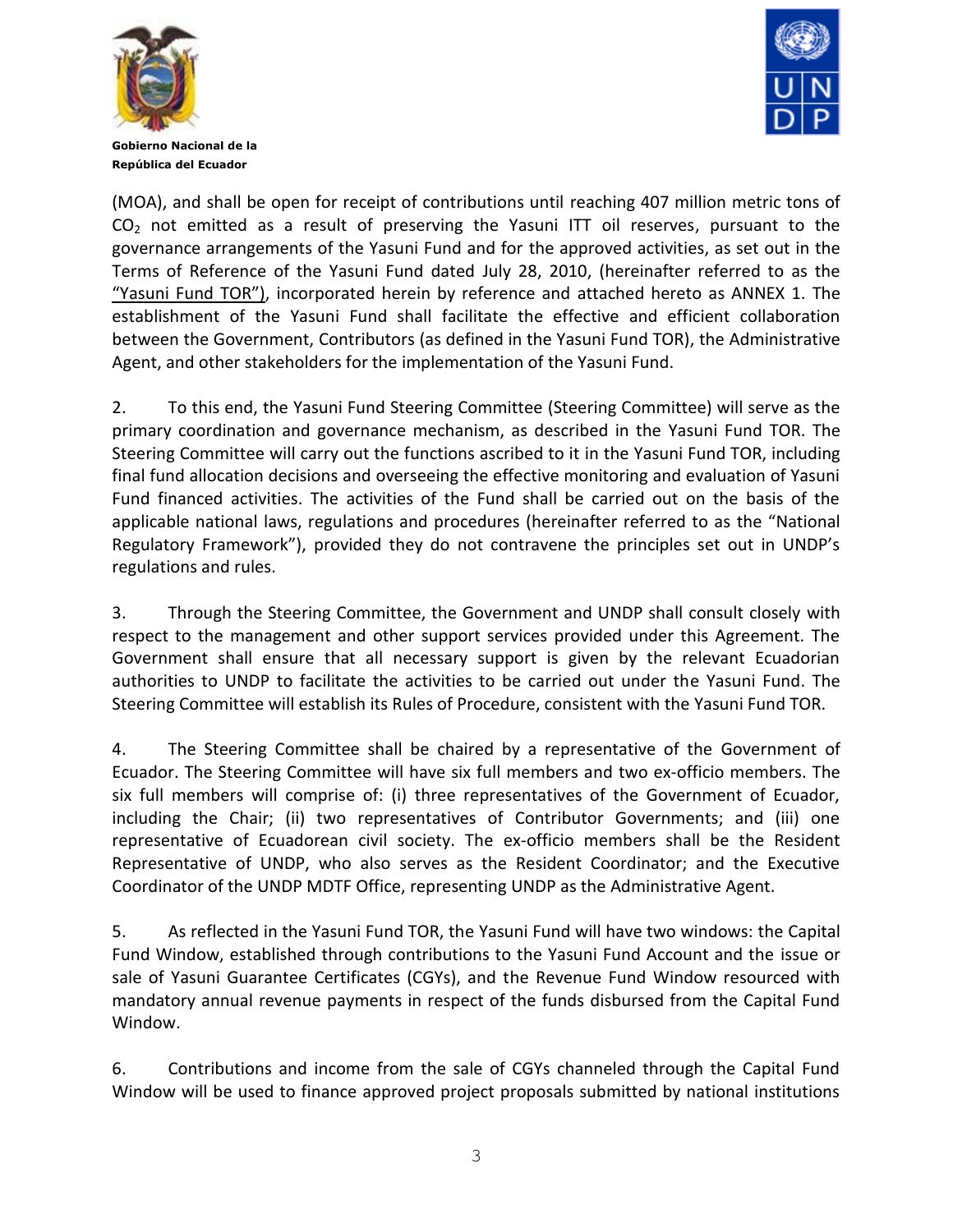



**Gobierno Nacional de la República del Ecuador**

of Ecuador involved in the renewable energy investment areas identified in the Yasuni Fund TOR ("Recipient Organizations"), and on terms agreed between the Government Coordinating Entity and the Recipient Organizations, as approved by the Steering Committee, as further described below.

7. The Revenue Fund Window of the Yasuni Fund shall be resourced with mandatory annual revenue payments received from Recipient Organizations in respect of the funds disbursed from the Capital Fund Window. The terms of payment of the Recipient Organizations will be approved by the Steering Committee. The Revenue Fund Window will be used to fund development projects within the framework of the strategic sustainable development programmes within the guidelines of the Ecuadorian National Development Plan, described in the Yasuni Fund TOR. The Revenue Fund Window projects will be implemented by national entities in accordance with the National Development Plan, the National Regulatory Framework and the Yasuni Fund TOR ("Implementing Organizations").

8. Resources from the Yasuni Fund, including interest accrued to the Yasuni Fund Account, will be utilized for the purpose of meeting the direct and indirect costs of projects managed by the Government Coordinating Entity, through the Recipient and Implementing Organizations, as well as meet the direct costs related to the administration of the Yasuni Fund, the Technical Secretariat and required fund-wide evaluations. Details of such projects and/or proposals, including respective budgets and description of the Recipient and Implementing Organizations will be set out in the relevant project documents and/or proposals, approved by the Steering Committee.

#### **Article 2 The Administrative Agent**

9. The Government hereby engages UNDP, through its MDTF Office, to administer the Yasuni Fund on its behalf, in accordance with the Yasuni Fund TOR. UNDP shall use its multidonor trust fund management mechanism adapted for the management support services arrangements described herein.

10. Upon signature of this MOA, UNDP will establish a separate bank account for receipt of contributions for the Yasuni Fund ("Yasuni Fund Account"). UNDP will conclude on behalf of the Government, and as adapted for this Yasuni Fund, the Standard Administrative Arrangement (SAA), annexed hereto as ANNEX 2, for receipt of funds from Contributors, except where the contributions are below the minimum threshold established by the Steering Committee in accordance with its Rules of Procedure, for deposit of funds into the Yasuni Fund Account without the conclusion of the SAA, to be received on the basis of only an acknowledgement of receipt by the Administrative Agent.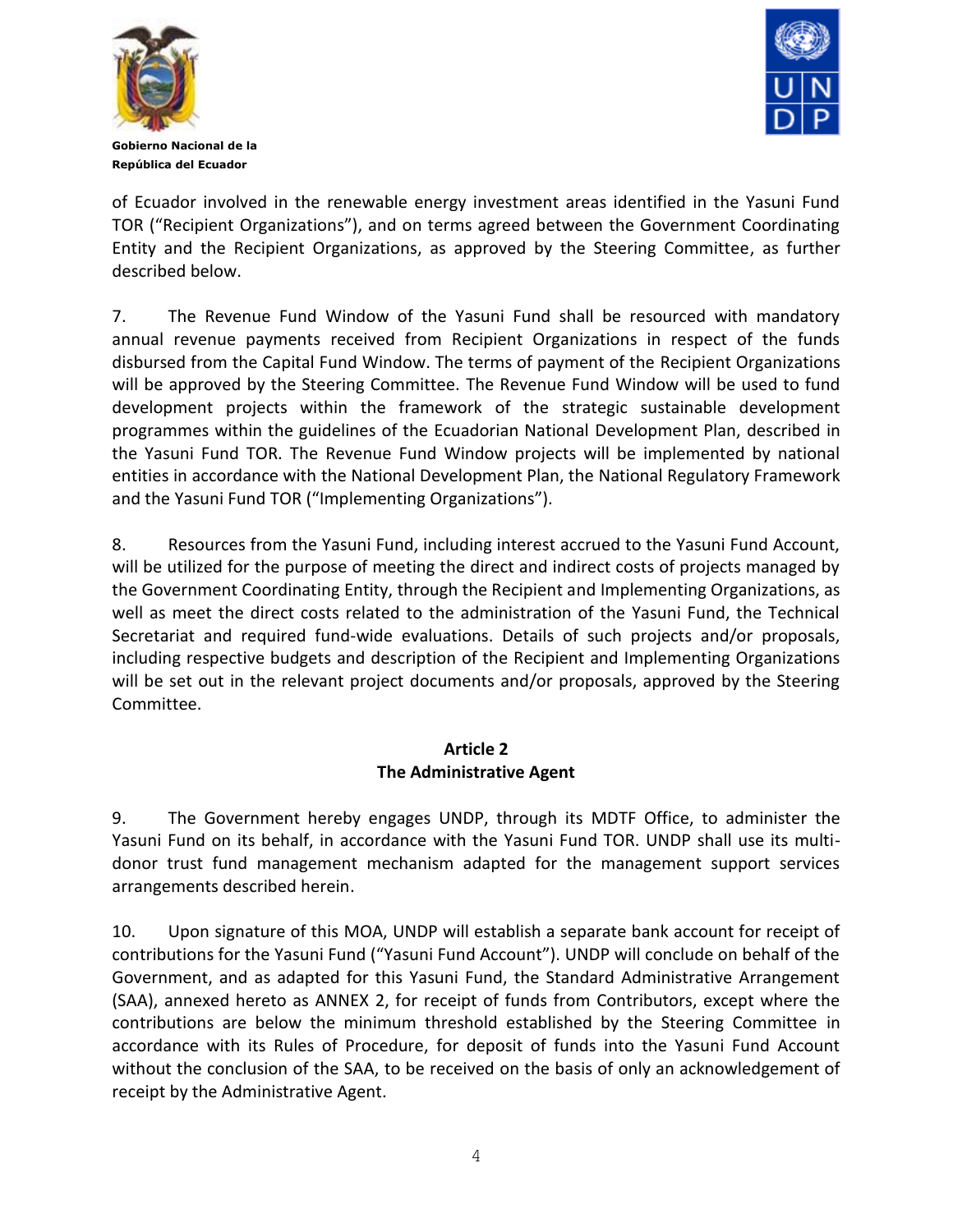

÷.



**Gobierno Nacional de la República del Ecuador**

11. UNDP as Administrative Agent, through its MDTF Office, will carry out the following functions:

- (a) Receive financial contributions from Contributors and deposit those in the Yasuni Fund Account for transfer to the Capital Fund Window;
- (b) Upon receipt of contributions, notify the Government and request it to issue within 30 days CGYs to Contributors, except for contributions under a minimum threshold established by the Steering Committee in its Rules of Procedure, equivalent to the amount contributed by each Contributor;
- (c) Receive payments into the Yasuni Fund Account for transfer to the Capital Fund Account from the Government's placement and sale of CGYs to private and public entities;
- (d) Administer the funds received, in accordance with UNDP regulations, rules, policies and directives and the Yasuni Fund TOR, including the provisions relating to winding up the Yasuni Fund Account and related matters;
- (e) Subject to availability of funds and following agreements signed between the Government Coordinating Entity and Recipient Organizations, and after instruction from the Government Coordinating Entity, disburse the funds from the Capital Fund Window to each Recipient Organization for the Yasuni Fund projects in accordance with the decisions of the Steering Committee and the instructions of the Government Coordinating Entity, taking into account the budget set out in the approved programmatic document<sup>1</sup>, as amended in writing from time to time by the Steering Committee;
- (f) Receive annual revenue payments from the Recipient Organizations in the amount approved by the Steering Committee from the Capital Fund Window for each Recipient Organization, by initially deducting such amount before disbursement to the Recipient Organization and depositing the payments into the Revenue Fund Window, as the revenue payment for the first year, with subsequent payments falling due on the anniversary of the initial disbursement;

<sup>&</sup>lt;sup>1</sup> As used in this document, an approved programmatic document refers to projects, programmes which are approved by the Steering Committee for fund allocation purposes.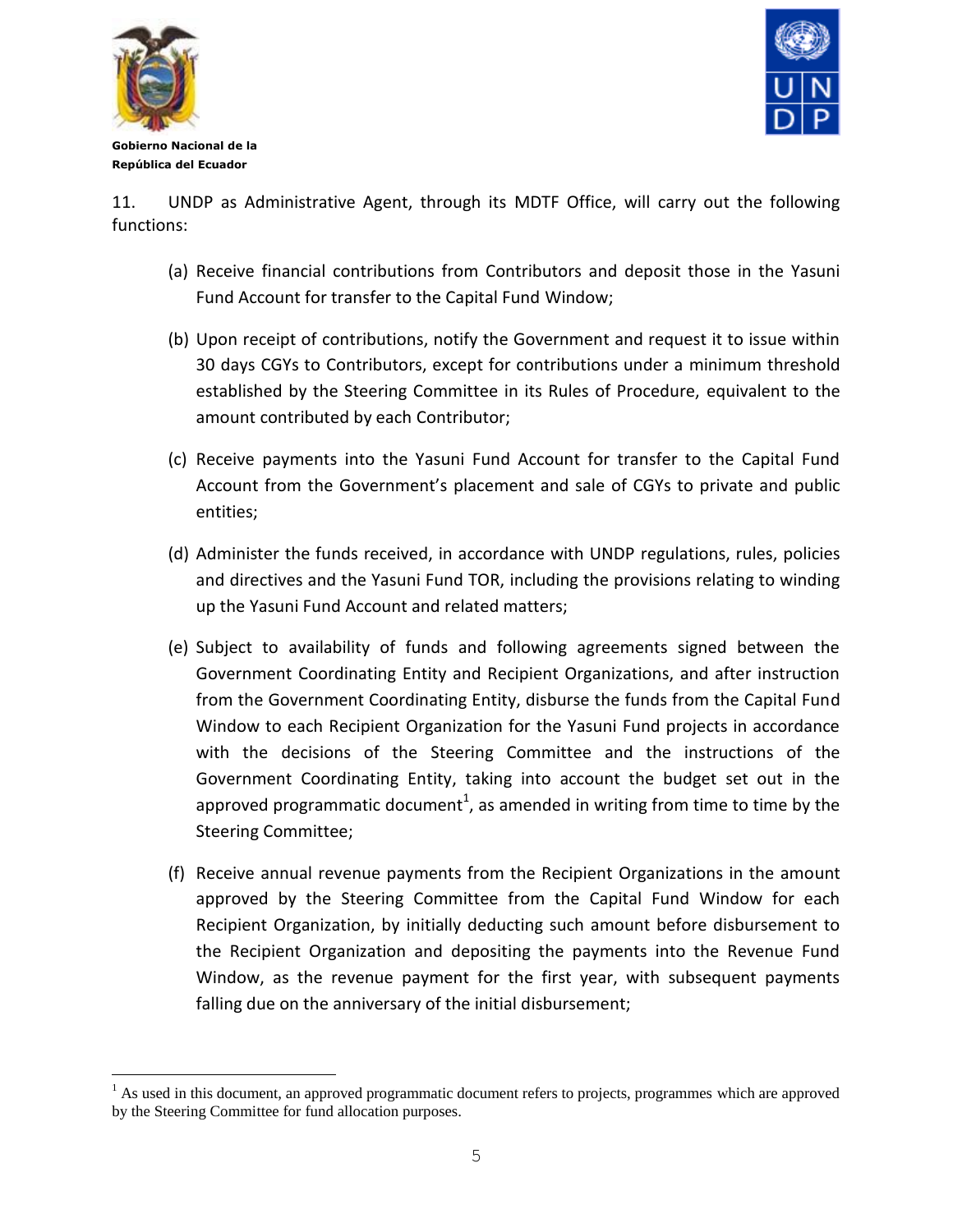



- (g) Subject to availability of funds, and following the agreement signed between the Government Coordinating Entity and the Implementing Organizations carrying out activities financed from the Revenue Fund Window, disburse the funds from the Revenue Fund Window to the Implementing Organizations, in accordance with the decisions of the Steering Committee and the instructions of the Government Coordinating Entity, taking into account the budget set out in the approved programmatic document, as amended in writing from time to time by the Steering Committee;
- (h) Consolidate statements and reports, based on submissions provided to the Administrative Agent by the Government Coordinating Entity, based on the submissions of each Recipient Organization of the Capital Fund Window and each Implementing Organization of the Revenue Fund Window, as set forth below, and provide these to the Steering Committee and Contributors, through the Technical Secretariat;
- (i) As applicable, provide final reporting, including notification that the Yasuni Fund has been operationally completed, in accordance with the Yasuni Fund TOR; and
- (j) Disburse funds to the Government Coordinating Entity for any additional costs of the tasks that the Steering Committee may decide to allocate in accordance with the Yasuni Fund TOR.

12. The Administrative Agent will enter into a Standard Administrative Arrangement, in the form attached hereto as ANNEX 2 (hereinafter referred to as an "Standard Administrative Arrangement"), with each Contributor that wishes to provide financial support to the Yasuni Fund through the Administrative Agent, except as otherwise determined by the Steering Committee in its Rules of Procedure. The Administrative Agent will not agree with the Contributor to amend the terms of ANNEX 2 without prior written agreement of the Government Coordinating Entity. The Administrative Agent and the Government Coordinating Entity will ensure the posting of a copy of the Standard Administrative Arrangement it enters into, as well as information on contributions, on the website of the Administrative Agent [\(http://mdtf.undp.org\)](http://mdtf.undp.org/), as well as the website of the Yasuni Fund [\(www.yasuni-itt.gov.ec\)](http://www.yasuni-itt.gov.ec/), as appropriate.

13. To cover the cost of the UNDP MDTF Office fund administration services, UNDP will submit an annual estimated cost of services to the Steering Committee, through the Technical Secretariat, in the third quarter of the year, for services to be provided in the following year. The annual estimated costs will be reviewed and approved by the Steering Committee. The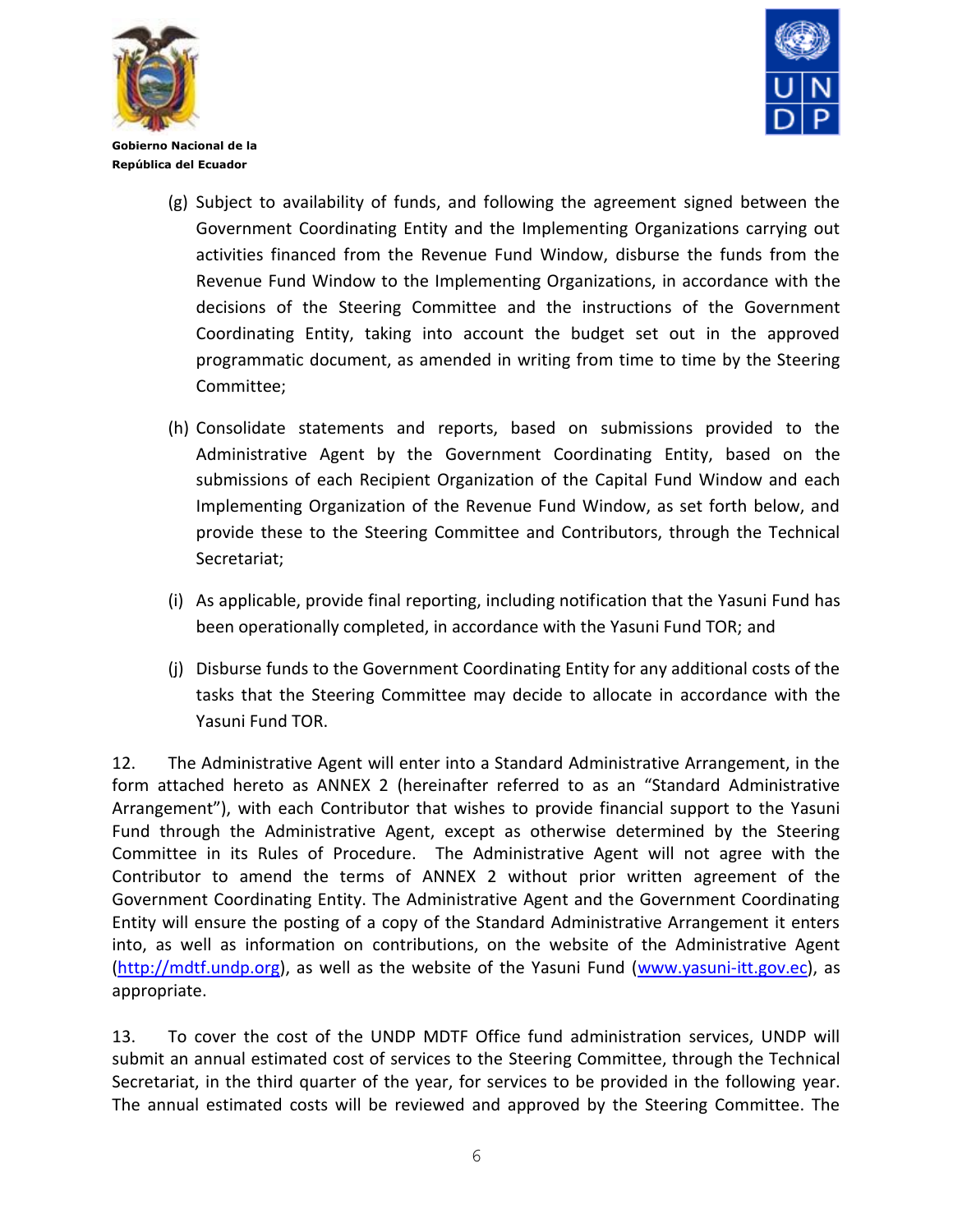



Government shall make payment to UNDP prior to the commencement of the fund administration services or through the Steering Committee, authorize UNDP to deduct the fee out of the Yasuni Fund Account. The cost of fund administration services for the first year which has been approved by the Government will be paid following signature of this MOA, until such time that the Yasuni Fund Account has sufficient funds to cover the costs, at which time the Government shall be entitled to be reimbursed from the Yasuni Fund Account for the payment to the Administrative Agent, following approval by the Steering Committee.

## **Article 3 Financial Matters**

## The Administrative Agent

14. The Administrative Agent will establish a separate bank account (hereinafter, the "Yasuni Fund Account") under its financial regulations and rules for the receipt and administration of the funds received pursuant to a Standard Administrative Arrangement. Such contributions will be credited to the Yasuni Fund Account. The Yasuni Fund Account will be administered by the UNDP MDTF Office, as the Administrative Agent, in accordance with the UNDP applicable regulations, rules, directives and procedures, including those relating to interest. The Yasuni Fund Account will be subject exclusively to the internal and external auditing procedures laid down in the applicable UNDP financial regulations, rules, directives and procedures. In respect of the internal audit, the summary of the findings and recommendations will be promptly communicated to the Steering Committee.

15. The Administrative Agent will not absorb gains or losses on currency exchanges which will increase or decrease the funds available for disbursements to the Government Coordinating Entity, and the Recipient and Implementing Organizations.

16. Subject to the availability of funds, the Administrative Agent will make disbursements from the Yasuni Fund Account based on decisions from the Steering Committee, in line with the budget set forth in the programmatic document, as amended from time to time by the Steering Committee, and following an instruction from the Government Coordinating Entity.

17. The Administrative Agent will normally make each disbursement within three (3) to five (5) business days after receipt of the relevant approved programmatic document, in accordance with the instructions received from the Steering Committee in line with the Yasuni Fund TOR, along with a copy of the relevant approved programmatic document and agreement concluded between the Government Coordinating Entity and the concerned Recipient or Implementing Organization. The Administrative Agent will transfer funds to each Recipient or Implementing Organization, on instruction from the Government Coordinating Entity, through wire transfer.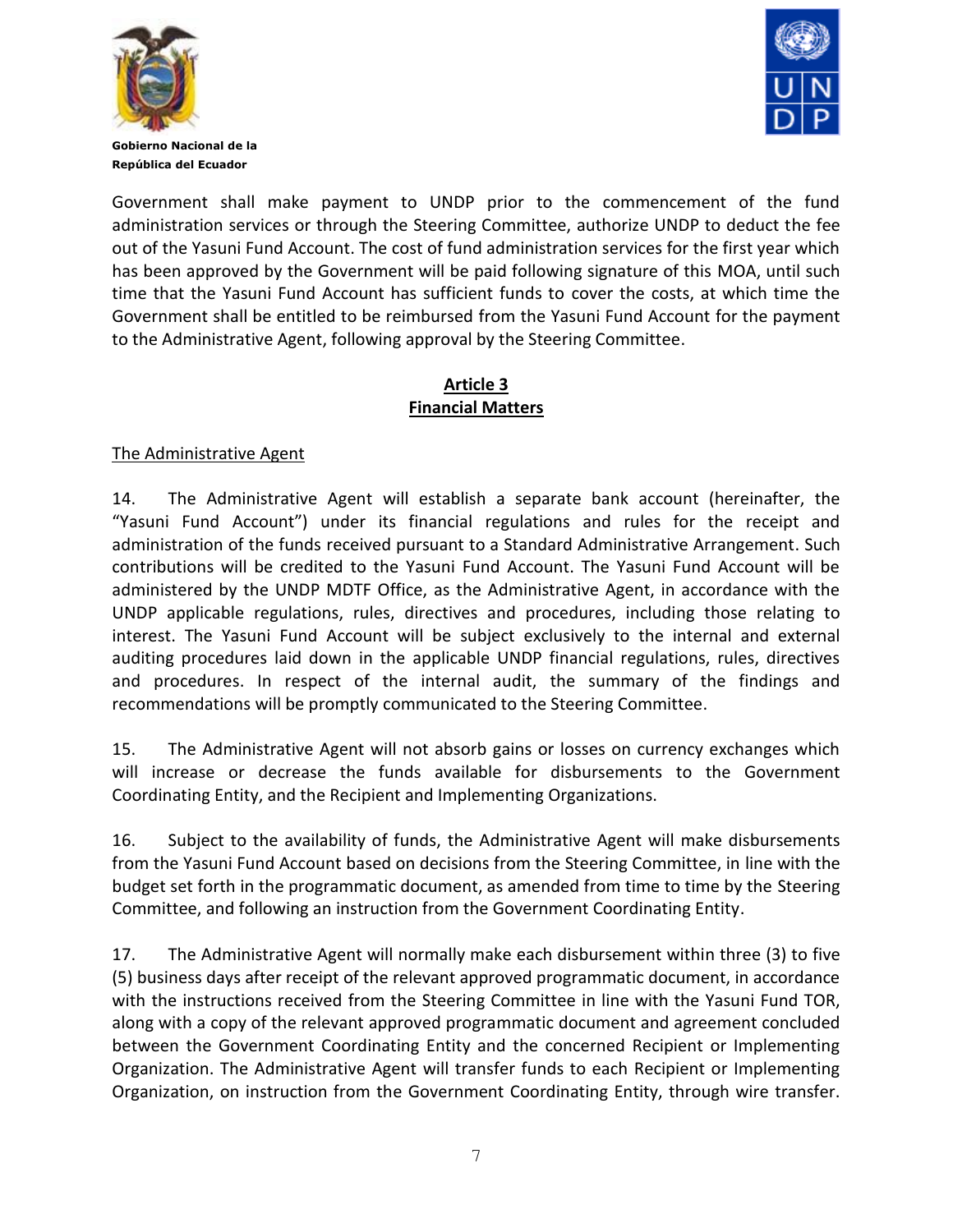



The Government Coordinating Entity will advise the Administrative Agent in writing of the bank account for transfers pursuant to this MOA. When making a transfer, the Administrative Agent will notify the Government Coordinating Entity's Treasury Operations, with a copy to the Recipient or Implementing Organization, of the following: (a) the amount transferred, (b) the value date of the transfer; and (c) that the transfer is from the UNDP MDTF Office in respect of the Yasuni Fund pursuant to this MOA.

18. Where the balance in the Yasuni Fund Account on the date of a scheduled disbursement is insufficient to make that disbursement, the Administrative Agent will consult with the Steering Committee and make a disbursement, if any, in accordance with the Steering Committee's instructions.

## The Government Coordinating Entity

19. The Government has designated the Ministry of Heritage of Ecuador to serve as the Government Coordinating Entity, through its Yasuni ITT Coordination Office, the primary interlocutor on all aspects of the Yasuni Fund including with respect to the Administrative Agent. The Government Coordinating Entity, and through it the Recipient and Implementing Organizations, assumes full programmatic and financial accountability for the funds disbursed to them by the Administrative Agent.

20. In order to carry out activities under the Yasuni Fund, Recipient Organizations under the Capital Fund Window and Implementing Organizations under the Revenue Fund Window shall be proposed by the Government Coordinating Entity and approved by the Steering Committee, following assessments of financial, managerial and technical capacity by the Technical Secretariat. The Steering Committee shall also review and approve the proposals recommended for funding. It is understood that such Organizations will disburse funds and carry out activities on the basis of the applicable National Development Plan and the National Regulatory Framework.

21. The Government Coordinating Entity will establish, and have each Recipient and Implementing Organization establish, a separate ledger account under its financial regulations and rules for the receipt and administration of the funds disbursed to it by the Administrative Agent from the two windows of the Yasuni Fund Account. That separate ledger account will be administered by the Government Coordinating Entity, and Recipient and Implementing Organizations in accordance with the National Regulatory Framework.

22. The Government Coordinating Entity will use, and have the Recipient and Implementing Organizations use, the funds disbursed to it by the Administrative Agent from the Yasuni Fund Account to carry out the activities for which it is responsible as set out in the approved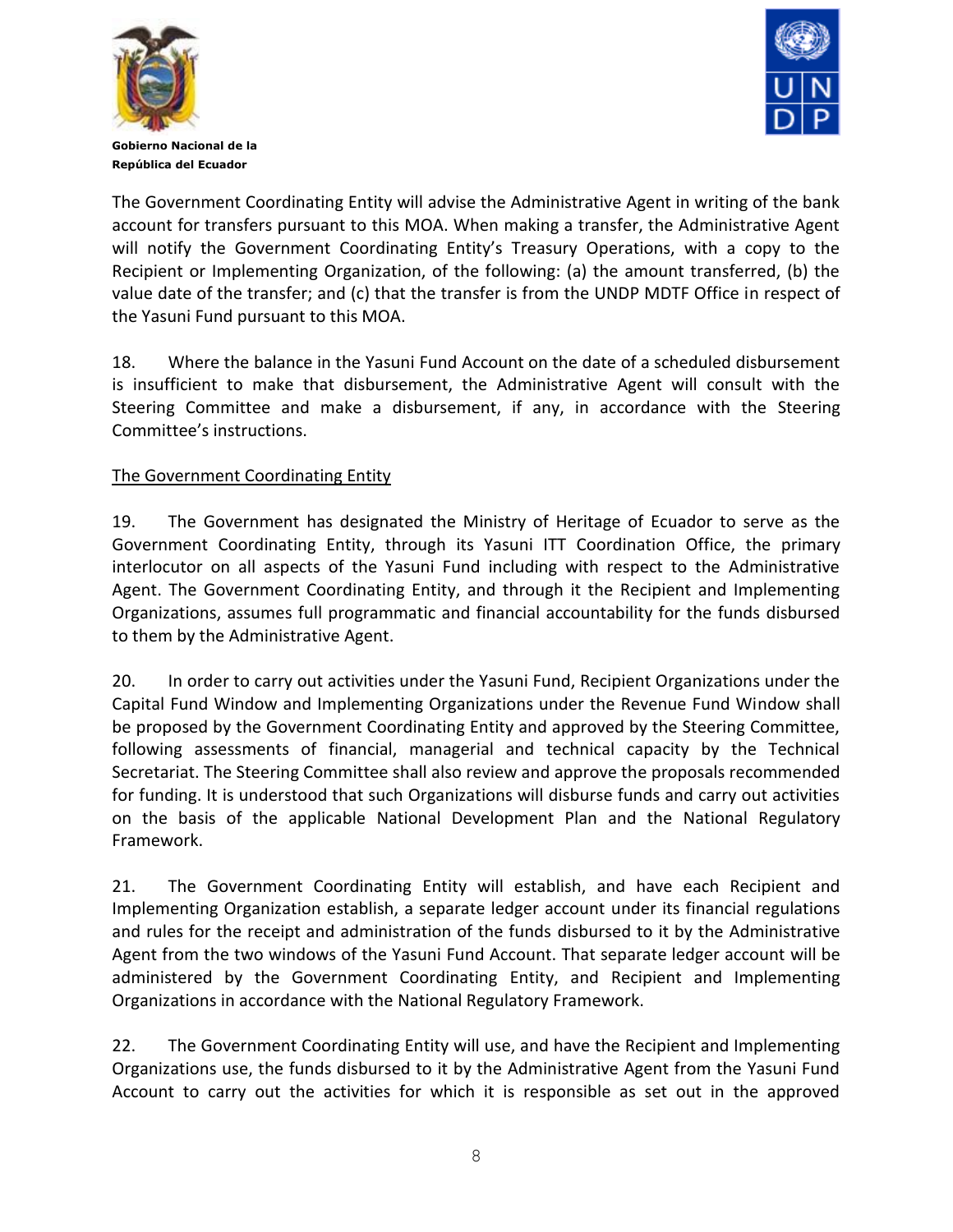



programmatic document. The Government Coordinating Entity, and through it the Recipient and Implementing Organizations, will commence and continue to conduct operations for the programmatic activities only upon receipt of disbursements as instructed by the Steering Committee. The Government Coordinating Entity, and through it the Recipient and Implementing Organizations, will not make any commitments above the approved budget in the approved programmatic document, as amended from time to time by the Steering Committee. If there is a need to exceed the budgeted amount, the Government Coordinating Entity concerned will submit a supplementary budget request to the Steering Committee.

#### **Article 4 Activities of the Government Coordinating Entity**

23. Before the Administrative Agent will disburse funds to either a Recipient or Implementing Organization, the Government Coordinating Entity will conclude agreements with each Recipient and Implementing Organization setting out the terms and conditions regarding receipt of funds from the Yasuni Fund, consistent with this MOA and the Yasuni Fund TOR. The Government Coordinating Entity will ensure that each Recipient and Implementing Organization is responsible for the activities carried out by it, in accordance with the decisions of the Steering Committee, and the National Regulatory Framework.

24. After approval of the Steering Committee of the respective Recipient or Implementing Organization proposal, the Government Coordinating Entity will instruct the Administrative Agent to disburse the approved amount to the respective Organization. In connection with disbursements to the Recipient Organizations, pursuant to the Yasuni Fund TOR, and as shall be reflected in the agreements signed between the Government Coordinating Entity and each Recipient Organization, each disbursement shall be subject to an annual revenue payment in the amount and on the terms approved by the Steering Committee. The Administrative Agent will deduct the initial payment before disbursement to the Recipient Organization and deposit it into the Revenue Fund Window, as the revenue payment for the first year, with subsequent payments falling due on the anniversary of the first disbursement.

25. The Government Coordinating Entity through the Yasuni Fund Steering Committee will take the necessary steps to ensure that Recipient Organizations have the required capacities to accomplish their commitments in accordance the National Regulatory Framework, including their payments to the Revenue Fund Window.

26. Any modifications to scope of the approved programmatic document, including as to their nature, content, sequencing or the duration thereof will be subject to mutual agreement in writing between the Government Coordinating Entity, the relevant Recipient or Implementing Organization and the Steering Committee. The Government Coordinating Entity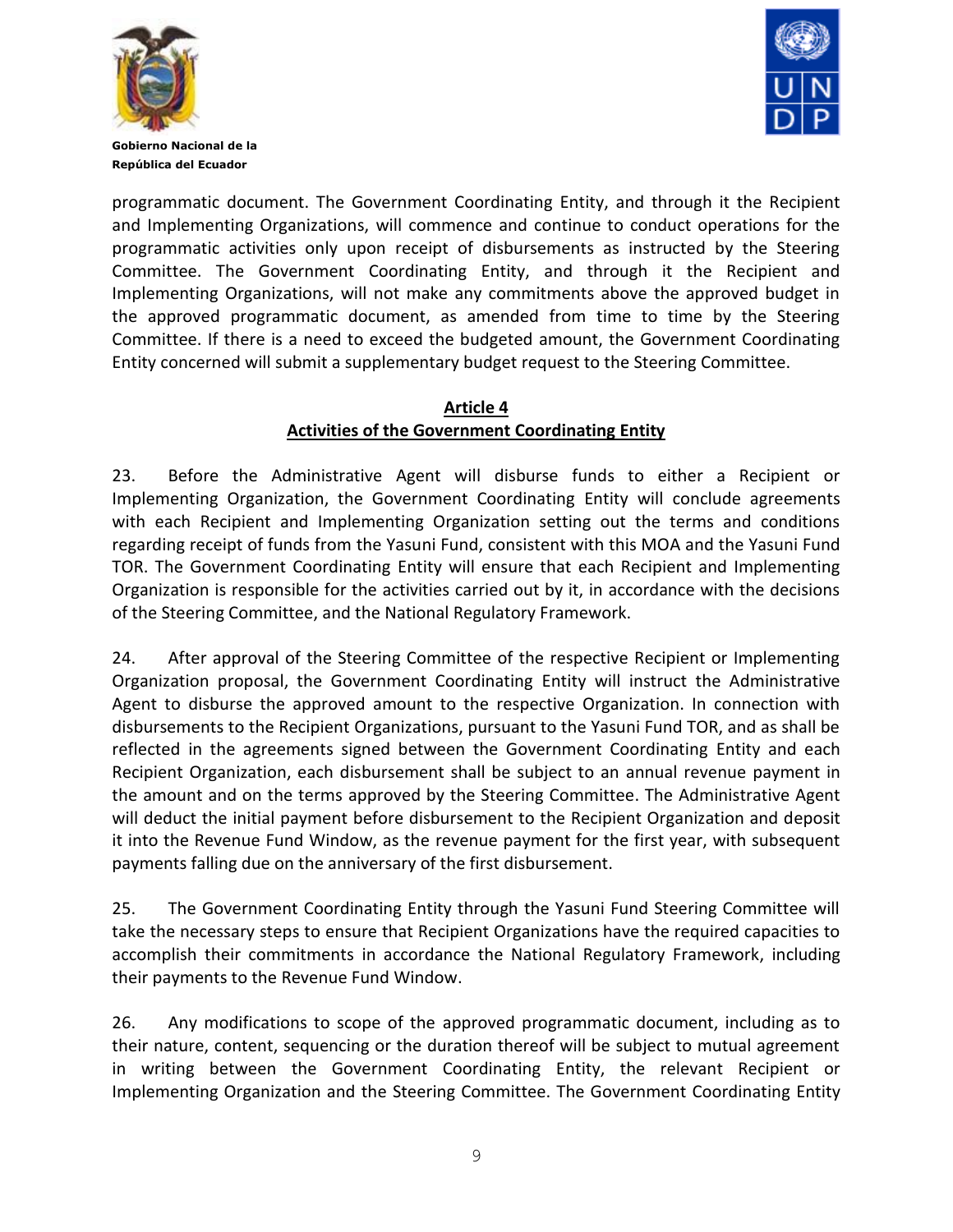



will promptly notify the Administrative Agent of any change in the budget approved by the Steering Committee, as set out in the programmatic document of any Recipient or Implementing Organization. On the termination of this MOA, the ownership of equipment, supplies and other property financed from the Yasuni Fund shall vest in the Government.

27. The Government Coordinating Entity will ensure that where a Recipient or Implementing Organization wishes to carry out its activities through or in collaboration with a third party, it will be responsible for discharging all commitments and obligations with such third parties, and the Administrative Agent will not be responsible for doing so.

28. In carrying out their activities, neither the Government Coordinating Entity, nor the Recipient nor Implementing Organization will be considered as an agent of the Administrative Agent, nor will the personnel of one be considered as staff members, personnel or agents of the Administrative Agent. Without restricting the generality of the preceding sentence, the Administrative Agent will not be liable for the acts or omissions of the Government Coordinating Entity, the Recipient or Implementing Organizations, or their personnel, or of persons performing services on their behalf.

29. The Government Coordinating Entity will advise the Administrative Agent in writing when all activities for which the Recipient and Implementing Organization are responsible under the approved programmatic document have been completed.

30. The Government Coordinating Entity recognizes that the Contributors reserve the right to discontinue future contributions if reporting obligations are not met as set forth in the Standard Administrative Arrangement, or if there is proven improper use of funds determined by the Steering Committee. If it is agreed by the Steering Committee that there is evidence of improper use of funds, the Government Coordinating Entity will use its best efforts, through the appropriate government body, consistent with its regulations, rules, policies and procedures to recover any funds misused. The Government Coordinating Entity will through the Steering Committee credit any funds so recovered to the Yasuni Fund Account or agree with the Steering Committee to use these funds for a purpose mutually agreed upon. Before withholding future contributions or requesting recovery of funds and credit to the Yasuni Fund Account, the Administrative Agent, the Government Coordinating Entity and the Contributor will consult with a view to promptly resolving the matter.

31. In the event that the Government defaults on its commitment and decides to initiate oil prospecting in the Yasuni ITT oil fields, the CGYs will entitle the holders to be reimbursed by the Government the equivalent to the face value of the CGYs in US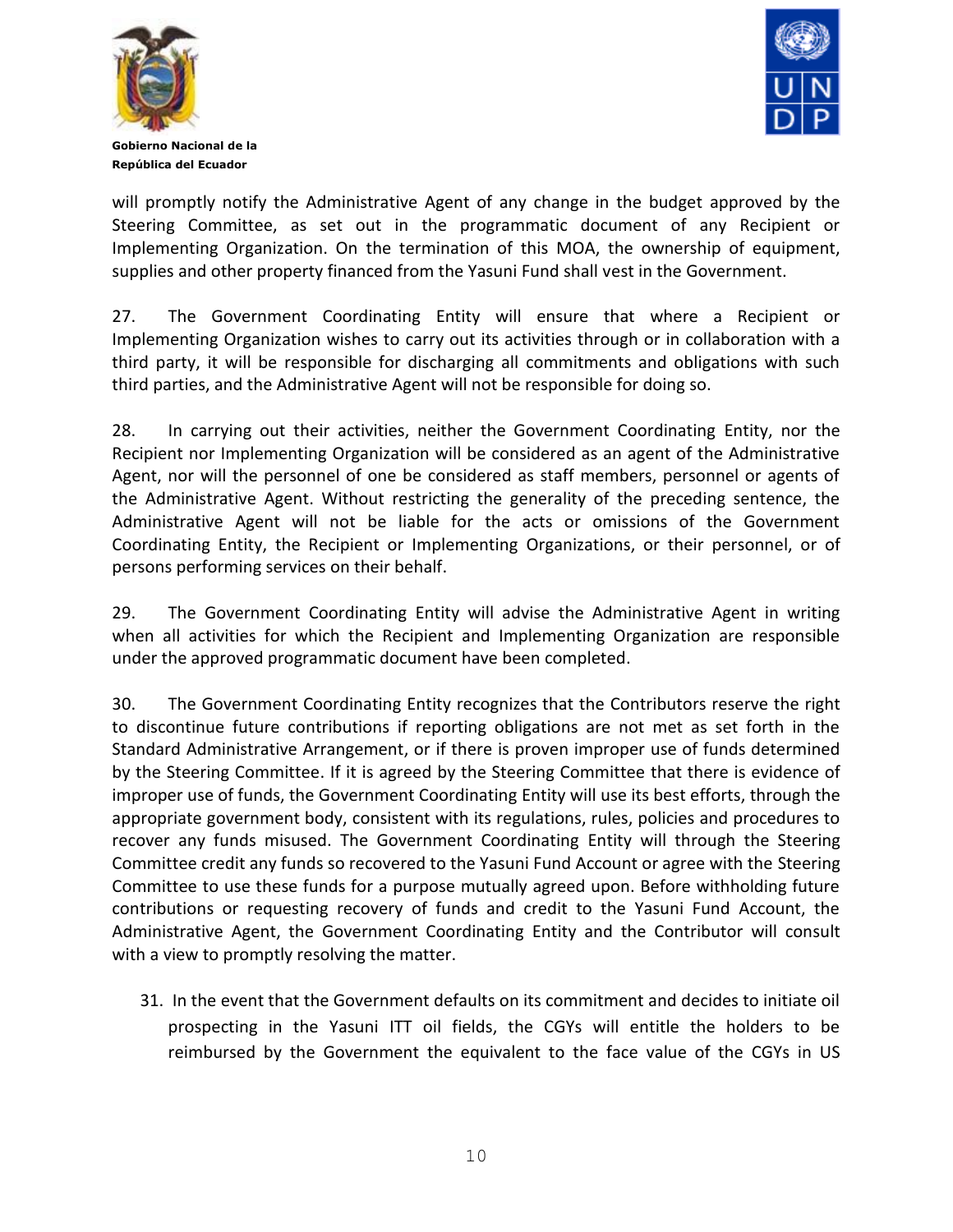

÷.



**Gobierno Nacional de la República del Ecuador**

> dollars<sup>2</sup>, in such form as shall be agreed between the Government and the Contributor. In that event, the uncommitted balance of the Capital Fund Window shall be used by the Government towards the reimbursement to the Contributors of the face value of the CGYs. To this end, the uncommitted balance of the Capital Fund Window, if any, shall be returned to the Contributors in the proportion of their contribution. Once the Government notifies the Steering Committee and the Administrative Agent of its decision to initiate oil prospecting in the Yasuni ITT oil fields, the Yasuni Fund accounts will thereafter be wound up so as to permit the orderly closure of the Yasuni Fund, including settlement of claims on issued CGYs.

32. The Government Coordinating Entity recognizes that it is important to take all necessary precautions to avoid inappropriate practices. To this end, the Government Coordinating Entity will guarantee the application of the National Regulatory Framework for the use of public funds. In the event that the Government Coordinating Entity determines that an allegation in relation to the implementation of activities – including corrupt, fraudulent, collusive or coercive practices that may have taken place - is credible enough to warrant an investigation, it will promptly notify the Steering Committee and the Administrative Agent and the appropriate Ecuadorian regulatory and control bodies, to the extent that such notification does not jeopardize the conduct of the investigation. The allegation will be dealt with by the appropriate government's entity in charge of such investigations. Upon completion of the investigation, the Government Coordinating Entity will inform the Steering Committee and the Administrative Agent about the results of the investigation which will handle in accordance with the National Regulatory Framework.

# **Article 5 Reporting**

33. The Government Coordinating Entity, and through it the Recipient and Implementing Organizations, will provide the Administrative Agent with the following statements and reports, as set forth in the Yasuni Fund TOR.

(a) Annual narrative progress reports, to be provided no later than three months (31 March) after the end of the calendar year;

 $2$  If the contribution is received in currency other than US dollars, in the event repayments have to be made by the Government of Ecuador to the contributors, the repayments will be made applying the original United Nations operational rate of exchange used by the Administrative Agent to record the contribution.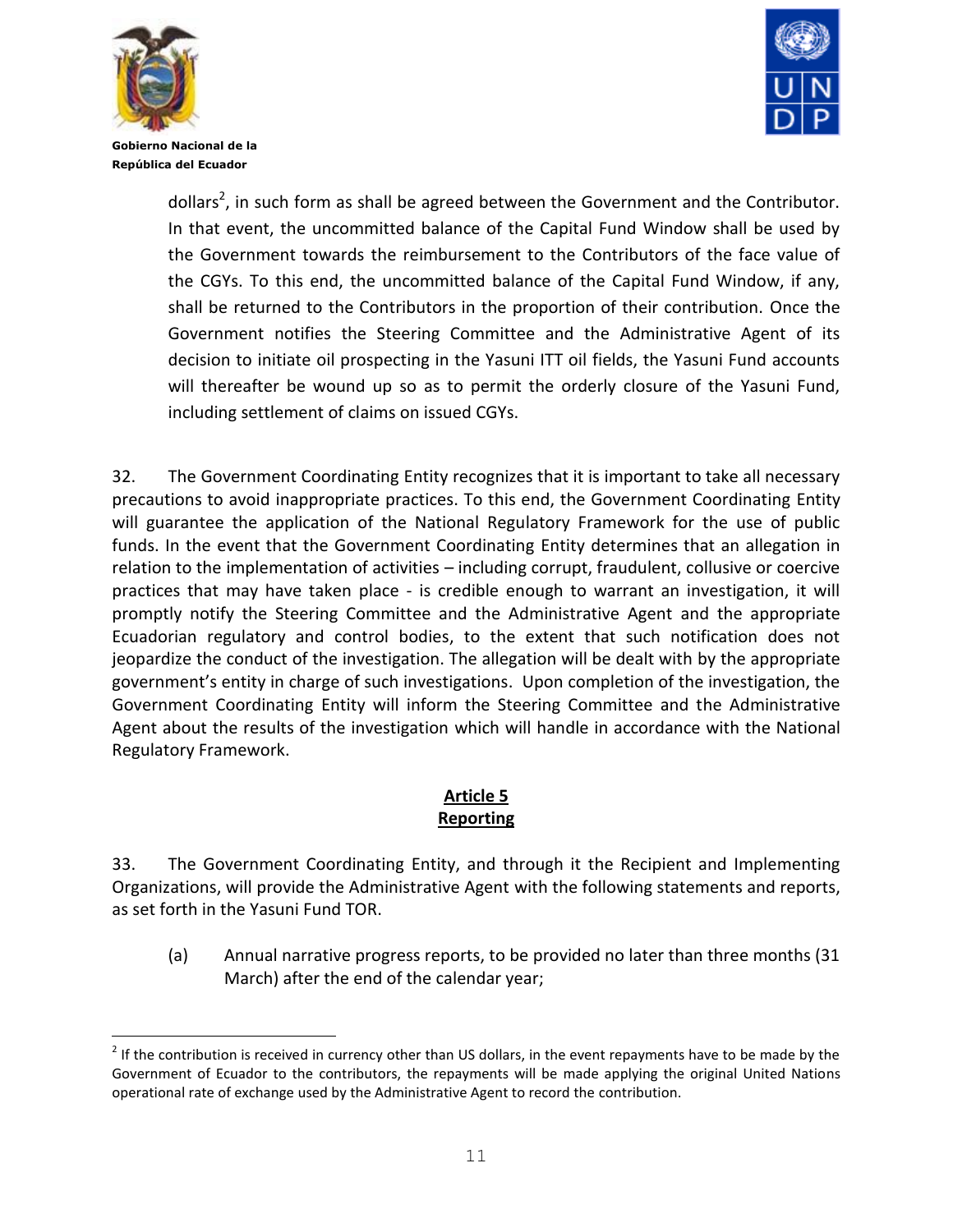



- (b) Annual financial statements and reports as of 31 December with respect to the funds disbursed to it from the Yasuni Fund Account, to be provided no later than four months (30 April) after the end of the calendar year;
- (c) Final narrative reports, after the completion of the activities in the approved programmatic document and including the final year of the activities in the approved programmatic document, to be provided no later than four months (30 April) of the year following the financial closing of the Yasuni Fund. The final report will give a summary of results and achievements compared to the goals and objectives of the Yasuni Fund;
- (d) Mid-year progress updates that will allow the Government and the Steering Committee to assess project implementation progress on an on-going basis; and
- (e) Certified final financial statements and final financial reports after the completion of the activities in the approved programmatic document and including the final year of the activities in the approved programmatic document, to be provided no later than six months (30 June) of the year following the financial closing of the Yasuni Fund.

34. The Administrative Agent will prepare consolidated narrative progress and financial reports, based on the reports referred to in paragraph 1 (a) to (d) above, and will provide those consolidated reports to each Contributor to the Yasuni Fund Account, as well as the Steering Committee, in accordance with the timetable established in the Administrative Arrangement.

35. The Administrative Agent will also provide the Contributors, Steering Committee and the Government Coordinating Entity with the following statements on its activities as Administrative Agent:

- (a) Certified annual financial statement ("Source and Use of Funds") to be provided no later than five months (31 May) after the end of the calendar year; and
- (b) As applicable, certified final financial statement ("Source and Use of Funds") to be provided no later than seven months (31 July) of the year following the financial closing of the Yasuni Fund.

36. Consolidated reports and related documents will be posted on the websites of the Yasuni Fund [\(www.yasuni-itt.gov.ec\)](http://www.yasuni-itt.gov.ec/) and the Administrative Agent [\(http://mdtf.undp.org\)](http://mdtf.undp.org/).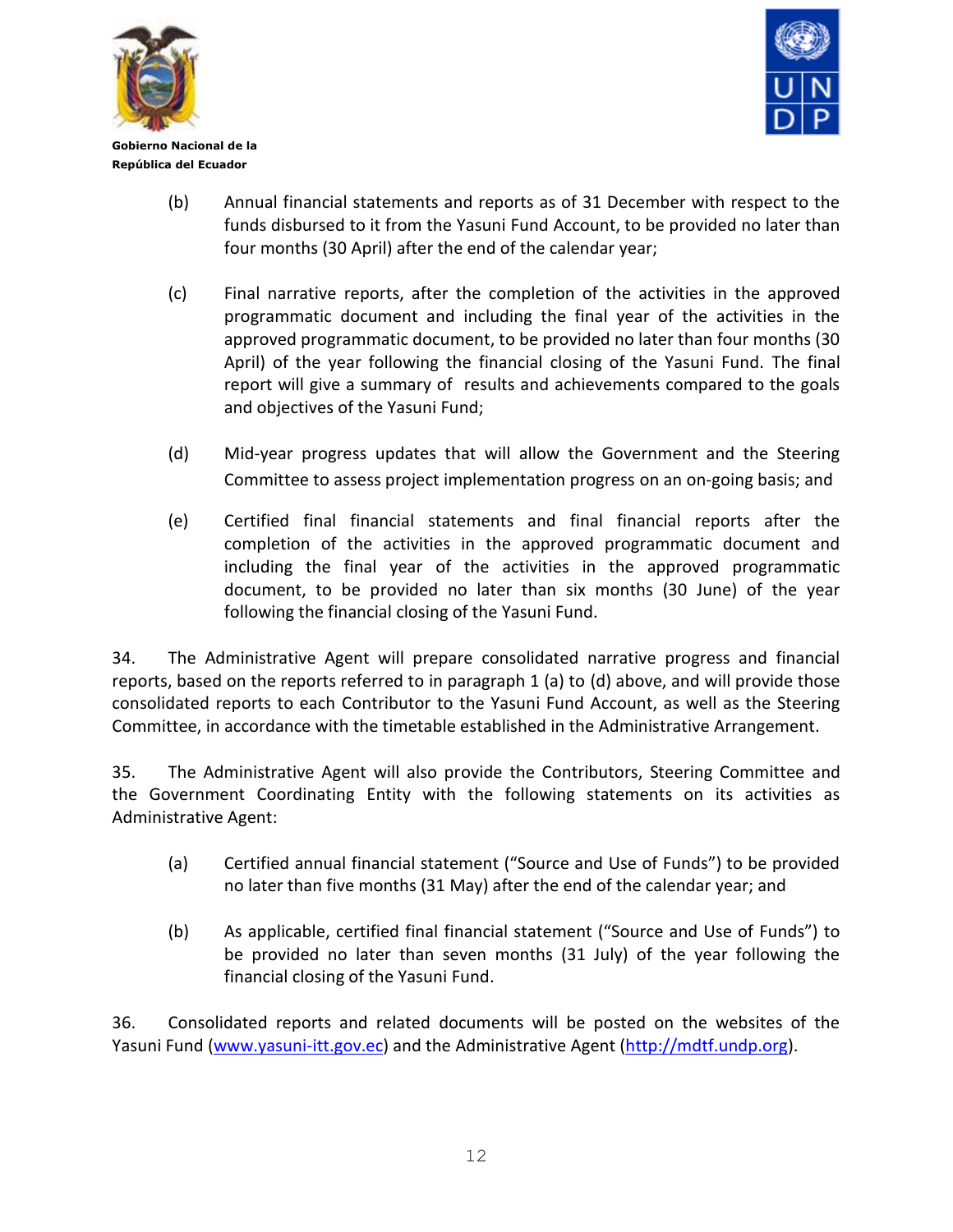



## **Article 6 Monitoring and Evaluation**

37. Monitoring and evaluation of the Yasuni Fund including, as necessary and appropriate, joint evaluation by the Contributor, the Government, the Government Coordinating Entity, the Administrative Agent, and other partners, will be undertaken in accordance with the provisions contained in the Yasuni Fund TOR.

38. The Contributors, the Government, the Government Coordinating Entity, together with the Recipient and Implementing Organizations, and the Administrative Agent, through the Steering Committee, will hold annual consultations, as appropriate, to review the status of the Yasuni Fund.

## **Article 7 Audit**

39. The Government Coordinating Entity, and through it the Recipient and Implementing Organizations, will be audited in accordance with the national audit framework. The Administrative Agent will be audited in accordance with its own Financial Regulations and Rules.

#### **Article 8 Joint Communication**

40. The Government Coordinating Entity will take appropriate measures to publicize the Yasuni Fund and to give due credit to the other stakeholders. Information given to the press, to the beneficiaries of the Yasuni Fund, all related publicity material, official notices, reports and publications, will acknowledge the leading role of the Government, the Contributors, the Government Coordinating Entity, the Administrative Agent and any other relevant entities. In particular, the Administrative Agent will include and ensure due recognition of the role of the Government, the Government Coordinating Entity and national partners in all external communications relating to the Yasuni Fund.

41. The Administrative Agent in consultation with the Government Coordinating Entity will ensure that decisions regarding the review and approval of the Fund as well as periodic reports on the progress of implementation of the Fund, associated external evaluation are posted, where appropriate, for public information on the websites of the Yasuni Fund [\(www.yasuni-](http://www.yasuni-itt.gov.ec/) $\frac{ittgovec}{}$  and the Administrative Agent  $\frac{http://mdtf.undp.org}{}$ . Such reports and documents may include Steering Committee approved programmes and programmes awaiting approval, fund level annual financial and progress reports and external evaluations, as appropriate.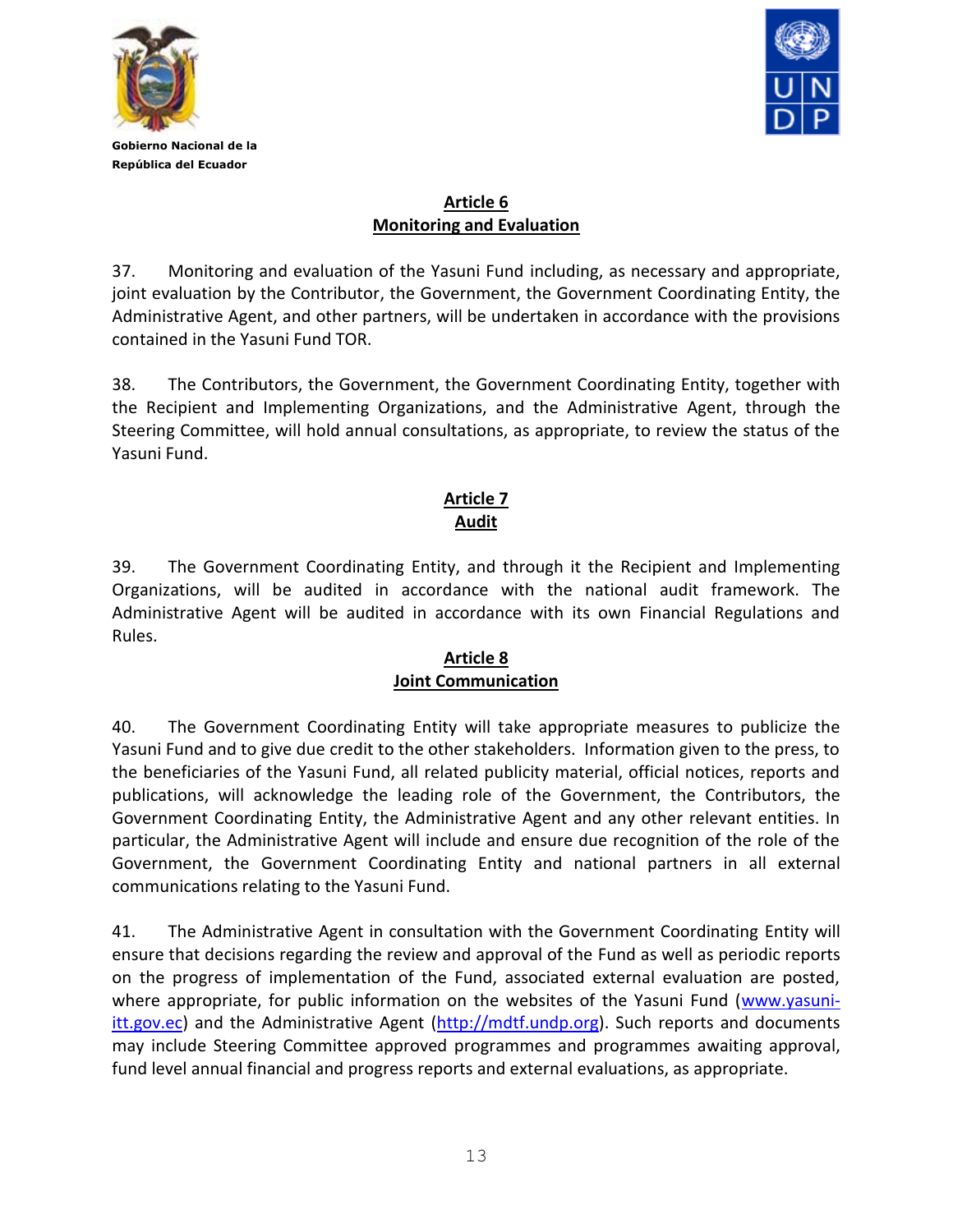



#### **Article 9 Entry into Force, Expiration, Modification**

42. This MOA will come into effect upon signature by authorized representatives of the Parties and will continue in full force and effect until it is terminated.

43. The Yasuni Fund has an undetermined termination date since the Fund will continue generating revenue payments over the years. However, UNDP's role as the Yasuni Fund Administrative Agent shall be limited to such time that there is no future contribution to the Yasuni Fund, as detailed in the TOR or a successor is selected by the Steering Committee in consultation with the Contributors.

44. This MOA will expire upon winding up of the Yasuni Fund, or upon its termination by the Government upon selection of a successor to UNDP in accordance with paragraph 43 above, subject to the continuance in force of paragraph 47 below for the purposes therein stated. In addition, the MOA may be terminated upon 180 days notice, upon mutual agreement of the Parties, subject to the continuance in force of paragraph 47 below for the purposes therein stated.

45. This MOA may be modified only by written agreement between the Parties.

46. Commitments assumed by the Parties under this MOA will survive the expiration or termination of this MOA to the extent necessary to permit the orderly conclusion of the activities and the completion of final reports, the withdrawal of personnel, funds and property, the settlement of accounts between the Parties hereto and the settlement of contractual liabilities that are required in respect of any subcontractors, consultants or suppliers. Any balance remaining in the Yasuni Fund Account or in the Government Coordinating Entity and individual Recipient and Implementing Organization's separate ledger accounts upon winding up of the Yasuni Fund will be used for a purpose as decided by the Steering Committee or returned to the Government.

## **Article 10 Notices**

47. Any action required or permitted to be taken under this MOA may be taken on behalf of the Administrative Agent, by the Executive Coordinator of the UNDP MDTF Office, or his designated representative, and on behalf of the Government, by the Minister of Heritage, or her designated representative.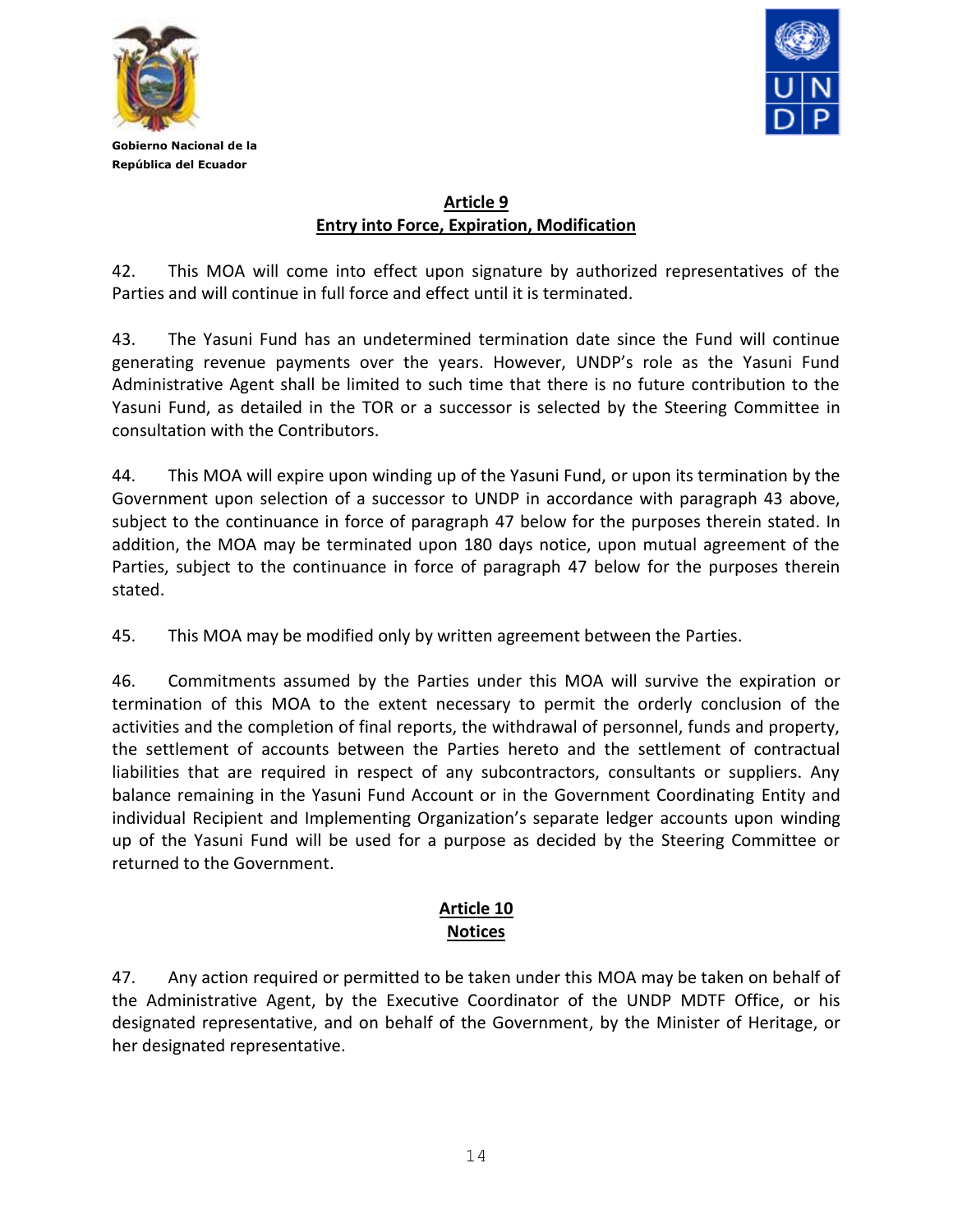



48. Any notice or request required or permitted to be given or made in this MOA will be in writing. Such notice or request will be deemed to be duly given or made when it will have been delivered by hand, mail or any other agreed means of communication to the party to which it is required to be given or made, at such party's address specified below or at such other address as the party will have specified in writing to the party giving such notice or making such request.

#### *For the Government:*

| Name:      | Maria Fernanda Espinosa                                 |  |
|------------|---------------------------------------------------------|--|
| Title:     | Minister of Natural and Cultural Heritage               |  |
| Address:   | Coordinator Ministry of Natural and Cultural Heritage   |  |
| Telephone: | (5932)2993204                                           |  |
| Facsimile: |                                                         |  |
|            | Electronic mail: mfespinosa@ministeriopatrimonio.gov.ec |  |

*For the Administrative Agent:*

| Name:      | <b>Bisrat Aklilu</b>                                              |
|------------|-------------------------------------------------------------------|
| Title:     | Executive Coordinator, MDTF Office, UNDP                          |
| Address:   | 730 Third Avenue, 20 <sup>th</sup> Floor, New York, NY 10017, USA |
| Telephone: | +1 212 906 6880                                                   |
| Facsimile: | +1 212 906 6990                                                   |
|            | Electronic mail: bisrat.aklilu@undp.org                           |

#### **Article 11 General Provisions**

49. In the event of any controversy, claim or dispute between the Parties arising out of this MOA or the breach thereof, the Parties shall first seek an amicable resolution thereof through good faith direct negotiations.

50. In the event that the controversy, claim or dispute is not resolved amicably by direct negotiations between the Parties three months after one party has notified the other party of such dispute, controversy or claim, either party may initiate arbitration. Each Party shall appoint one arbitrator, and the two arbitrators so appointed should appoint a third, who shall be the chairman. If within thirty days of the request for arbitration, either Party has not appointed an arbitrator or if within fifteen days of the appointment of two arbitrators, the third arbitrator has not been appointed, either Party may request the President of the International Court of Justice to appoint an arbitrator. The procedure of the arbitration shall be fixed by the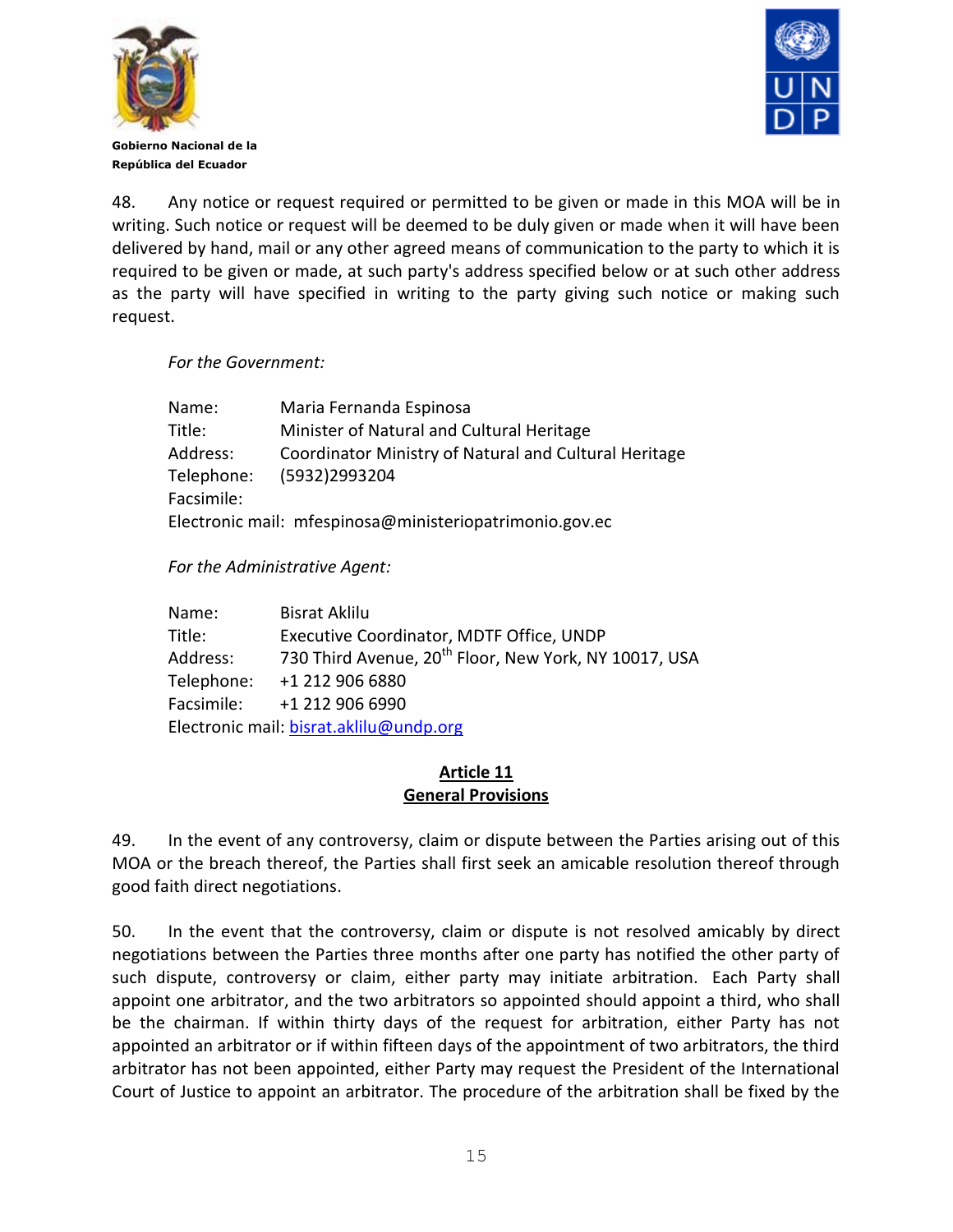



arbitrators and the expenses of the arbitration shall be borne by the Parties as assessed by the arbitrators. The arbitral proceedings will take place in Quito, Ecuador, unless the Parties and/or the arbitrators agree that another place, such as New York, USA, is more appropriate, depending on the nature of the dispute, controversy or claim. The language of the proceedings shall be Spanish. Simultaneous interpretation of the proceedings and the translation of all documents and the proceedings shall also be available in English, as necessary. The arbitral award shall contain a statement of the reasons on which it is based and shall be accepted by the Parties as the final adjudication of the dispute.

51. The Government agrees that the provisions of the Agreement between UNDP and the Government, published in the Official Ecuadorian Gazette on 17 February 2005, relating to UNDP´s assistance to the country (SBAA) shall apply to UNDP and its personnel carrying out the management and other support services provided hereunder, except that the funds contributed to the Capital and Revenue Fund Windows of the Yasuni Fund Account shall be deemed resources of the Government.

52. In accordance with the SBAA, the Government shall bear all risks of operations arising under this Agreement and shall be responsible for dealing with claims which may be brought by third parties against UNDP, its officials or other persons performing services on its behalf, and shall hold them and UNDP harmless in respect of claims or liabilities arising from operations under this Agreement. The foregoing provision shall not apply where the Government and UNDP agree that claims or liabilities arise from the gross negligence or willful misconduct of the above-mentioned persons.

IN WITNESS WHEREOF, the undersigned, duly authorized representatives of the respective Parties, have signed this MOA in the English and Spanish language, each text being equally authentic, in two copies.

On behalf of the Government of Ecuador: On behalf of UNDP:

Econ. Ricardo Patiño **Rebeca Grynspan MINISTER OF FOREING AFFAIRS UNDER-SECRETARY GENERAL REPUBLIC OF ECUADOR OF THE UNITED NATIONS**

**ASSOCIATE ADMINISTRATOR OF THE UNDP**

| 3 August 2010 | 3 Aug |
|---------------|-------|
| Date          | Date  |

3 August 2010\_\_\_\_\_\_\_\_\_\_\_\_\_\_\_\_\_ 3 August 2010\_\_\_\_\_\_\_\_\_\_\_\_

Signature Signature Signature Signature Signature

signed\_\_\_\_\_\_\_\_\_\_\_\_\_\_\_\_\_\_\_\_\_\_\_ signed\_\_\_\_\_\_\_\_\_\_\_\_\_\_\_\_\_\_